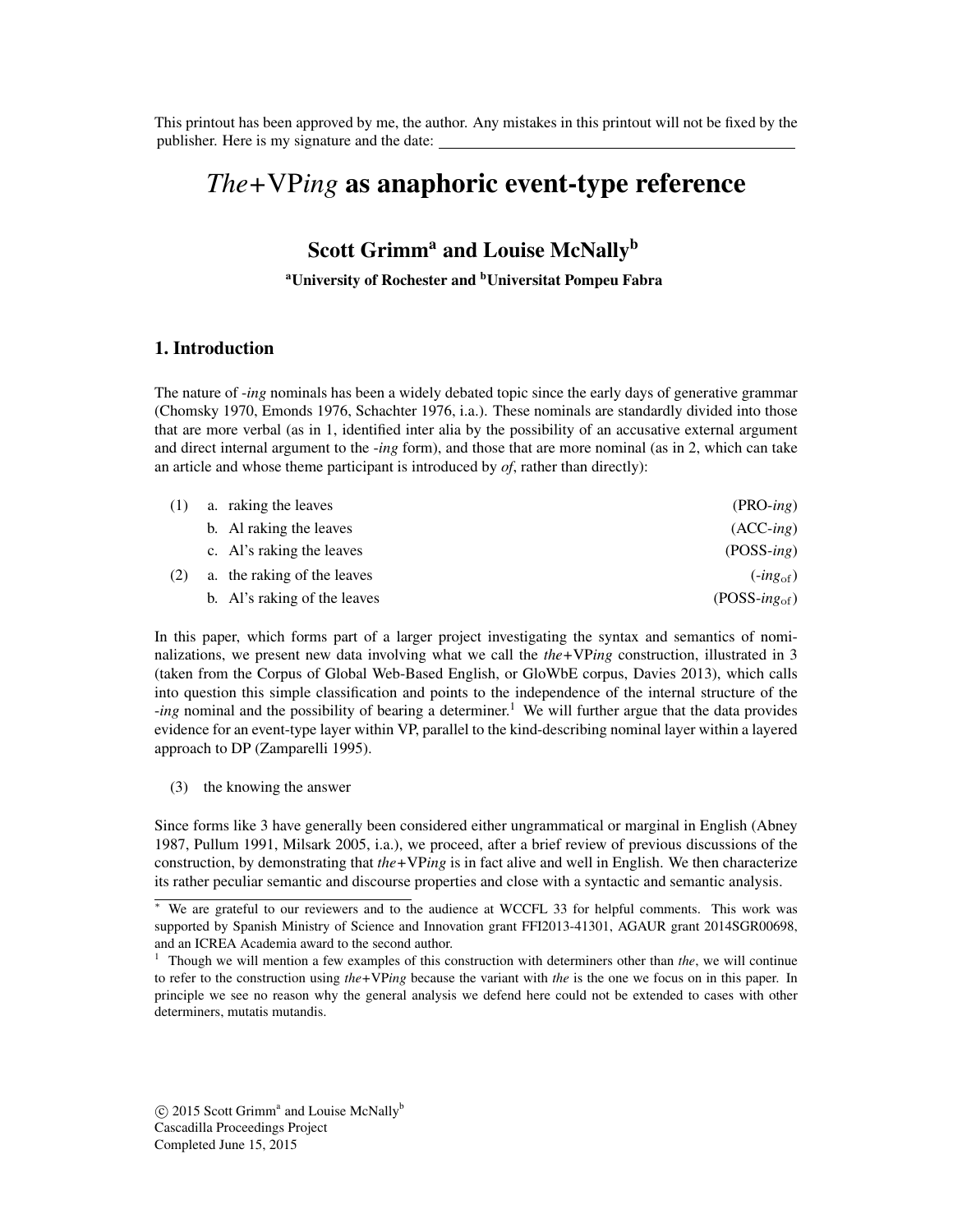## 2. Previous comments on the existence of *the+*VP*ing*

There are well-known attested examples of *the+*VP*ing* from earlier stages of English. For example, the following, mentioned in [Poutsma](#page-8-4) [\(1923\)](#page-8-4), is sometimes cited:

<span id="page-1-3"></span>(4) I am not disposed to maintain that the being born in a workhouse is in itself the most fortunate and enviable circumstance that can possibly befall a human being. (Charles Dickens, *Oliver Twist*, Ch. 1, 19)

Nonetheless, with the exception of [Schachter](#page-8-0) [\(1976\)](#page-8-0), modern linguists have denied the grammaticality of the construction or relegated it to the margins of English. For example, [Abney](#page-7-3) [\(1987\)](#page-7-3) proposes that the example in [5a](#page-1-0) is a fixed phrase (*There's no* VP*ing*), and that [5b](#page-1-1) is "disquotational", by which he means that the VP is effectively treated as an unanalyzed unit comparable to a pro-property.

- <span id="page-1-1"></span><span id="page-1-0"></span>(5) a. There's no fixing it now.
	- b. This telling tales out of school has to stop.

Indeed, the use of examples such as those in [6,](#page-1-2) from [Milsark](#page-8-3) [\(2005\)](#page-8-3), and Milsark's corresponding claim that "articles and quantificational determiners are barred" is typical.

- <span id="page-1-2"></span>(6) a. \*The leaving the city is difficult.
	- b. \*Some leaving the city is difficult.

Milsark considers such data as one of several diagnostics showing that "the internal structure of gerundives resembles in nearly all respects that of a sentence": presumably the sentential nature bars the determiner.

[Pullum](#page-8-2) [\(1991\)](#page-8-2) argues that [5b](#page-1-1) does not manifest the properties of other disquotational uses of language, but he nonetheless shares the position that the use of determiners with VP*ing* is not productive in contemporary English. His arguments are essentially two. First, many examples cited in the literature simply sound unacceptable, a fact that he considers unexplained if the construction is a productive part of English. Second, he notes that the examples that do sound acceptable have a "special" semantics, referring to "known behavior" or a "familiar attribute..., not a particular [action] that happened to take place on a particular occasion." He further claims that it is possible to consider even Dickens' use of the construction an archaism. Interestingly, the putative unacceptability of *the+*VP*ing* is somewhat unexpected given Pullum's analysis of POSS-*ing* constructions such as [1c,](#page-0-4) insofar as he treats the -*ing* form as heading a VP and the possessive pronoun essentially as a determiner, and must stipulate that only determiners bearing a [+POSS] feature can combine with VP*ing*.

Similarly, while [Abney](#page-7-3) [\(1987\)](#page-7-3) considers the examples in [4](#page-1-3) and [5](#page-1-0) to be marginal and/or non-productive, the analysis of the POSS-*ing* construction that he ultimately proposes licenses such sentences. Given that he treats possessives as DPs which select nominalized VP complements, nothing would bar other DPs, such as definite determiners, from selecting VPs as well, as Abney in fact notes (p. 231).

While we share the judgment that many of the examples cited in the literature, including those in [6,](#page-1-2) sound infelicitous out of the blue, the survey of corpus data to which we now turn shows that, in fact, the construction is productive and not an archaism, even though its use and interpretation are rather specialized, as Pullum's remarks suggested.

#### <span id="page-1-4"></span>3. *the+*VP*ing* Regained

While the *the+*VP*ing* construction does naturally occur in contemporary English, it does so with extreme rarity: only through using very large corpora were we able to observe uses of the construction. Performing regular expression searches over the Corpus of Contemporary American English (COCA,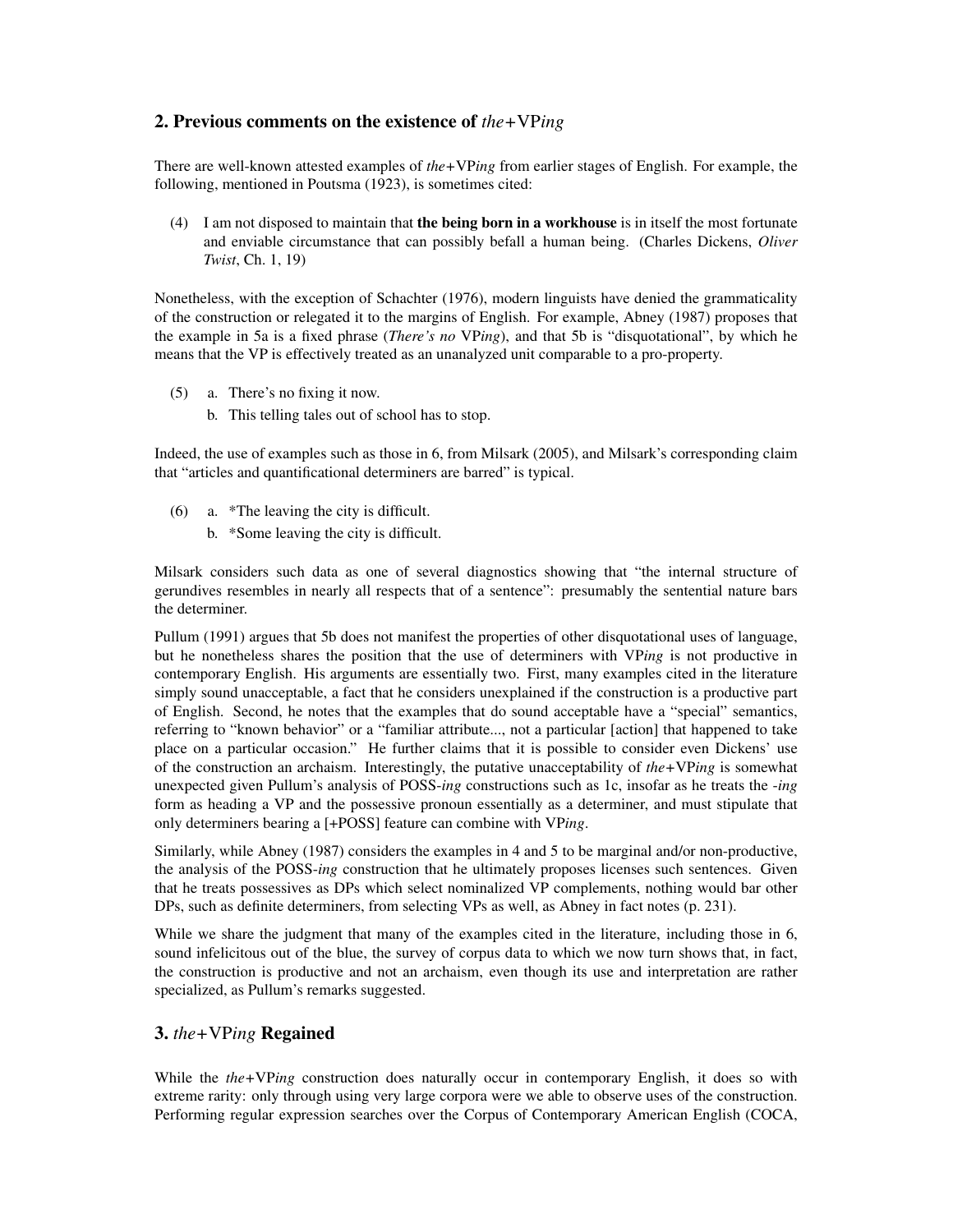[Davies 2008\)](#page-7-4) resulted (subsequent to hand-correcting) in 23 occurrences of the form *the* VP*ing the N*, 3 occurrences of the form *the* VP*ing a*(*n*) N and no occurrences of the form *the* VP*ing some N*. For instances with negation, there was only one occurrence of the form *the not*VP*ing the N*, and no occurrences either of the form *the not* VP*ing a(n) N* or of the form *the not* VP*ing some* N.[2](#page-2-0)

Given that the COCA corpus contains 450 millions words, transitive instances of *the+*VP*ing* are obviously scarce. Yet, the scarcity of the construction does not appear to be due to the its allegedly marginal grammaticality, since the occurrences that are found are fully acceptable, but rather due to the rarity of the discourse conditions that must be fulfilled to license the construction. The following are some of the more representative examples we observed, both in COCA and the GloWbE corpus.

- <span id="page-2-4"></span><span id="page-2-3"></span><span id="page-2-2"></span><span id="page-2-1"></span>(7) a. I've recently decided to learn how to wear a bit of make-up ... For a "normal" person, it's the not wearing make-up that is stressful and prone to judgment. (COCA)
	- b. There was a quiz in class the question who is the prime minister of Australia? They were in teams but another child commented that "you don't know the answer to that Luca" ha ha ha and well he did but not in that split second. The topic came up at the dinner table that night. "Mum who is the prime minister of Australia?" By bedtime he was confiding in me and was upset about what happened so it wasn't just the knowing the answer it was feeling like he was 'stupid'. (GloWbE)
	- c. [After a comment on a blog post that includes the following text: I think the best solution is that your mom doesn't just drop in, your [fiance] gets a heads up...] I agree with the giving him a heads up and allowing him space. (GloWbE)
	- d. [After a comment on a blog post that includes the following text: Elle came in and my burden became lighter...She was there to support us as a family and as we parented Rosie. I began to see the good again.] I discovered I had my own attachment disorder and it made the PTSD from this so much worse. The guilt, the depression, the anger, the not being able to see any of the good in my children (or anything) because I was so overwhelmed. . . I'm finally in a better place too . . . (GloWbE)
	- e. When a proximal goal is perceived to be instrumental to future goal attainment, engagement in the proximal task is supported by both the incentive value of the anticipated immediate outcomes following accomplishment of the proximal goal...and those anticipated for the ultimate attainment of the future goal, which is now a step closer to fruition...[T]here are also the dual incentives of anticipated self-reactions associated with accomplishing the proximal goal itself and the self-reactions associated with the accomplishing a step on the path to a personally valued distal goal... (COCA)
	- f. [After a comment on a blog post that includes the following text: It's his iphone. He never lets me see it...] I wouldn't say right away that keeping his iPhone on him all the time is an indicator... The not allowing you to see it would bug me big time though. (GloWbE)

<span id="page-2-6"></span><span id="page-2-5"></span>*The+*VP*ing* turns out to have a very restricted distribution, occurring primarily in a select number of grammatical contexts. We have repeatedly found them in copular constructions, particularly as the focus of *it*-clefts, as in [7a](#page-2-1) and [7b;](#page-2-2) introduced by expressions such as *I agree with...* or *I hear you on...*, as in [7c;](#page-2-3) in lists, as in [7d;](#page-2-4) or as the object of a preposition, as in [7e.](#page-2-5) We did not find examples of the construction in COCA as the argument of a non-copular verb in an episodic tense.

We also note that the control properties of the construction correlate with its limited distribution: *the+*VP*ing* only permits non-obligatory control that is nonetheless not arbitrary. To see this, first consider a context in which Ann's husband has a new job which requires him to get up at 6AM, commute for 3 hours, and arrive home only at 7PM. In such a context, *the+*VP*ing* in [8a](#page-3-0) can pick out either the husband's getting up or, possibly, Ann's (assuming she gets up when her husband does). It does not force the latter reading, as would happen if the PRO were obligatorily controlled (cp. [8b\)](#page-3-1).

<span id="page-2-0"></span><sup>&</sup>lt;sup>2</sup> A much larger number of examples of these constructions is attested in the GloWbE corpus, as it contains 1.9 billion words, but we have not yet been able to perform the hand-correction of the data that is necessary to produce reliable statistics.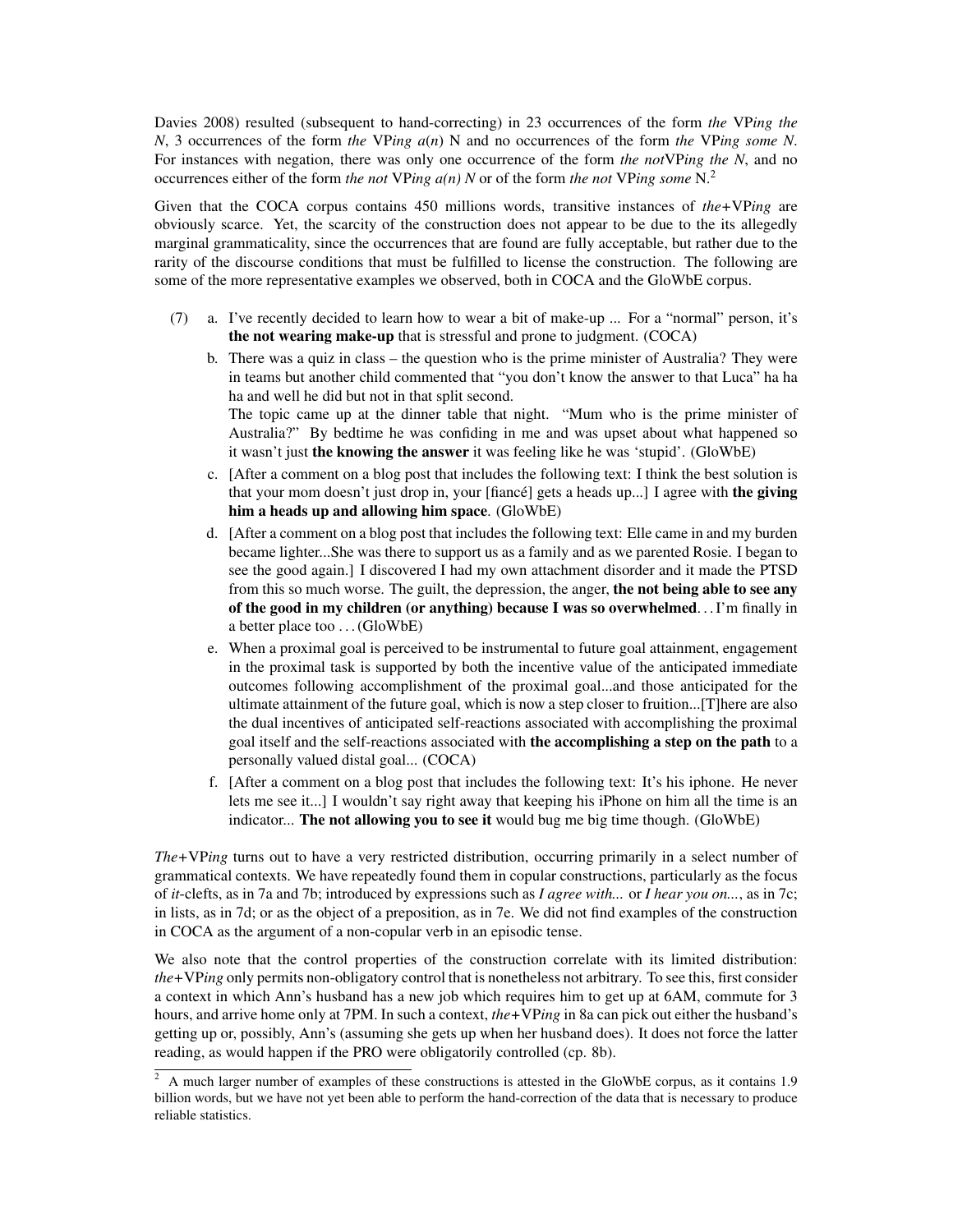#### <span id="page-3-1"></span><span id="page-3-0"></span>(8) a. Ann doesn't like the getting up at 6AM.

b. Ann doesn't like getting up at 6AM.

The impossibility of arbitrary control is evident if we take an example where arbitrary control is clearly felicitous, as in [9a,](#page-3-2) and substitute in *the+*VP*ing*, as in [9b:](#page-3-3) The example is unacceptable. Compare an attested example of *the drinking beer* in [9c:](#page-3-4)[3](#page-3-5) Here the reference is clearly to beer drinking not by just anyone but rather by bogans.

- <span id="page-3-4"></span><span id="page-3-3"></span><span id="page-3-2"></span>(9) a. Beer is 90% water, so you know that it's keeping you moist. Ms. Gerber cites a Finnish study that suggests that the increased hydration that comes with **drinking beer** might help prevent kidney stones...
	- (http://americancraftbeer.com/item/we-knew-it-drinking-beer-makes-you-healthier.html)
	- b. ??...the increased hydration that comes with the drinking beer might help prevent kidney stones...
	- c. A Crown Lager used to be enough to make the bogan look sophisticated...But globalisation...has meant that the new bogan needs more. [He] now wants to communicate [his] national sophistication by drinking beers from other countries...And so it happened. Soon the shelves of the local bottle shop were seeing more Carlsberg, Beck's, Stella Artois, and Heineken than ever before...Now the new bogan could get his hands on a slab of European beer for under \$45, and gain all of the credibility that a slender green bottle could confer. [Comment:] Is it un-Australian to suggest the drinking beer from the bottle is a bogan trait? (http://thingsboganslike.com/2009/11/11/23-locally-produced-foreign-label-beer/)

The control properties of *the+*VP*ing* are arguably related to another of its characteristics, namely that it must pick up on, if not be identical to, an eventuality description already present or inferrable in the discourse. In some cases (e.g. [7a,](#page-2-1) [7b,](#page-2-2) [7d\)](#page-2-4), there is a change in the polarity of the description; in others (e.g. [7c,](#page-2-3) [7e,](#page-2-5) [7f\)](#page-2-6), the descriptive content of *the+*VP*ing* is a paraphrase of a previously introduced description. Finally, [9c](#page-3-4) shows that it is sufficient for the description to be inferrable from a previously introduced eventuality description (in this case, a photograph accompanying the text plus mention of drinking beer and "a slender green bottle"). The eventuality descriptions to which *the+*VP*ing* is anaphoric include, in all the cases we have found, information about the subject. The fact that this subject information forms part of the antecedent description eliminates the possibility of both obligatory control from within the sentence in which *the+*VP*ing* appears, as well as completely arbitrary control. If control were obligatory or impossible, the connection to the antecedent eventuality description would be lost.

Complete identity of the subject descriptions is not a requirement for the felicity of *the+*VP*ing*, but if the subjects differ, at least they have to form part of a larger set. For example, in [7a,](#page-2-1) the understood subject of the antecedent description (*to wear a bit of make-up*) is the speaker/writer; that of the *the+*VP*ing* is restricted to being a normal person. The use of the contrastive topic construction plus the fact that the polarity of the eventuality description changes (to *not* wearing make-up) yields the inference that the set of individuals under discussion is divided into two subsets: non-normal people (including the speaker), and normal people.

These observations support Pullum's claim that *the+*VP*ing* has a special semantics that does not involve reference to a particular event. We hypothesize that it refers to an event *type*, as opposed to an event *token* (see section [4.2](#page-5-0) for references on event types). This is particularly clear on inspection of the examples in this section in which the subject is not identical between the antecedent and the *the+*VP*ing*: In none of these cases is the latter picking out a single token event. Only in those cases, such as [7c,](#page-2-3) where the subjects are clearly identical does it seem that *the+*VP*ing* could pick out an event token. However, even in these cases we submit that the denotation of *the+*VP*ing* is type-level, and token reference is simply an illusion that arises due to the fact that the antecedent event description is associated with a token event. A slightly different version of such illusory token reference was observed by [Carlson](#page-7-5) [\(1980\)](#page-7-5): expressions

<span id="page-3-5"></span><sup>3</sup> See https://en.wikipedia.org/wiki/Bogan on the term *bogan*.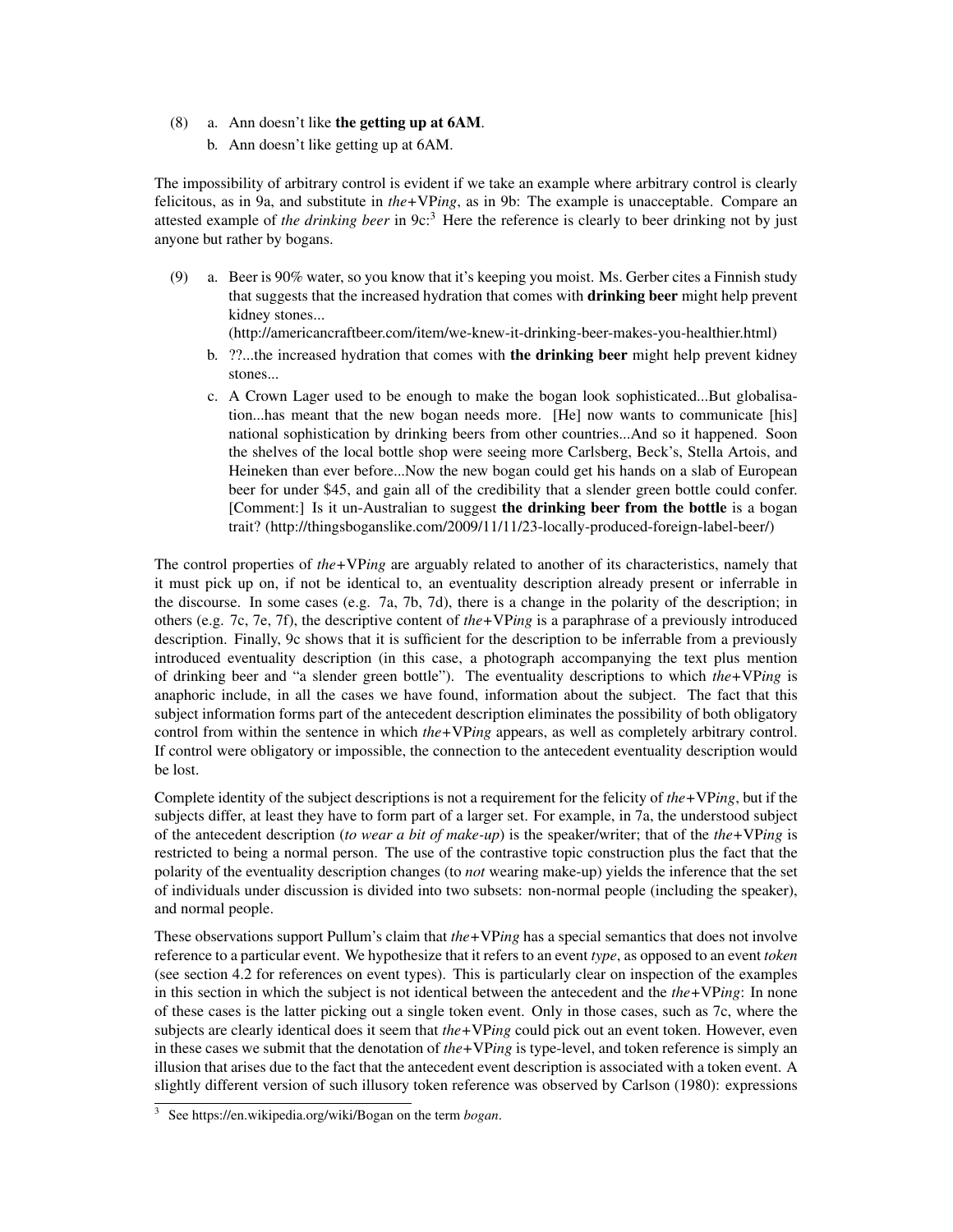that are anaphoric to kind terms (and therefore are presumably kind-referring) sometimes appear to have token reference, as is the case with *they* in [10,](#page-4-0) simply because they appear in episodic contexts.

<span id="page-4-0"></span>(10) Mary hates raccoons because they stole her sweet corn. [\(Carlson 1980,](#page-7-5) p. 25)

We therefore see no obstacle to maintaining the hypothesis that *the*+VP*ing* is type-referential even when prima facie it may not seem to be the case.

Summarizing, the new data showing where *the+*VP*ing* may legitimately occur shed light on why so many constructed examples of *the*+VP*ing* have resulted in awkward and "ungrammatical" sentences: the use of the construction implies a context where it must be directly or inferrably anaphoric to an eventuality description – a situation unlikely to be fulfilled in out-of-the-blue constructed examples.<sup>4</sup>

#### 4. Analysis

#### *4.1. Syntax*

-*ing* forms are sometimes considered to be "mixed categories" in their syntactic properties (see e.g. [Malouf](#page-8-5) [\(1996\)](#page-8-5), who treats them as inheriting features of both nouns and verbs). We will not pursue the question of how best to account for the fact that the same form sometimes manifests verbal properties (for example, taking a direct complement, as in the *the+*VP*ing* construction) and other times nominal properties (for example, in the -*ing*of constructions or, on some views, as indicated by appearing with a determiner; see [Moulton 2004](#page-8-6) for a summary). Rather, our analysis will simply start from the assumption that the -*ing* form *can* function as a verb in the syntax.

As our main concern involves mapping certain aspects of the syntax of *the+*VP*ing* to its interpretation, we also present a very simple phrasal syntax for those details that are not crucial, in order to facilitate cross-framework portability. The crucial points, however, are the following.

First, we assume that the -*ing* form in the *the+*VP*ing* construction includes the full argument structure, including the external argument. We posit that the external argument is realized by a non-obligatorily controlled PRO projected in the specifier of vP.

Second, we follow e.g. [Pires](#page-8-7) [\(2006\)](#page-8-7) in taking some -*ing* forms – including that of interest here – to lack a tense projection.<sup>[5](#page-4-2)</sup> Thus, the internal syntax of the  $the+VPing$  construction is as in [11.](#page-4-3)<sup>[6](#page-4-4)</sup>

<span id="page-4-3"></span> $(11)$   $\left[\text{vP} [\text{PRO}] \dots \text{vP} [\text{VP}] \right]$ 

Finally, following [Abney](#page-7-3) [\(1987\)](#page-7-3), the determiner is treated as the head of DP and is not restricted to taking nominal complements, but rather can also take any predicate of the appropriate semantic type, including, as we show below, vP:

(12)  $\left[\text{DP}\left[\text{D}'\right] \text{ the }\left[\text{VP}\left[\text{PRO}\right] \dots \left[\text{VP}\left[\text{VP}\right]\right]\right]\right] \right]$ 

This very simple syntactic analysis accounts for the fact that *the+*VP*ing* has the internal syntax of a VP and the external syntax of a nominal – specifically, a DP – in the obvious way. Under the DP hypothesis, there is no reason not to expect that categories other than NP could appear as complements to D; indeed, AP is also arguably possible, as in examples such as [13,](#page-5-1) [\(Glass 2014,](#page-7-6) her (11b), (12a), respectively).

<span id="page-4-1"></span><sup>4</sup> Note, incidentally, that the *no* VP*ing* construction illustrated in [5a](#page-1-0) is found precisely in the pivot of existential constructions, as already noted by [Quirk et al. 1985;](#page-8-8) see [Abney 1987,](#page-7-3) p. 185. This is position that selects specifically for type-denoting expressions [\(McNally 1992\)](#page-8-9).

<span id="page-4-2"></span> $<sup>5</sup>$  Indeed, we will also leave out any sort of aspect projection, in line with observations about past participles in</sup> [\(Fontana, 2014\)](#page-7-7), though a full extension of his analysis to -*ing* forms is beyond the scope of this paper.

<span id="page-4-4"></span><sup>6</sup> We note that given this structure negation must be treated as a VP modifier, i.e. as constituent negation. See [Kim](#page-8-10) [& Sag](#page-8-10) [\(2002\)](#page-8-10) and references cited therein for discussion of constituent negation.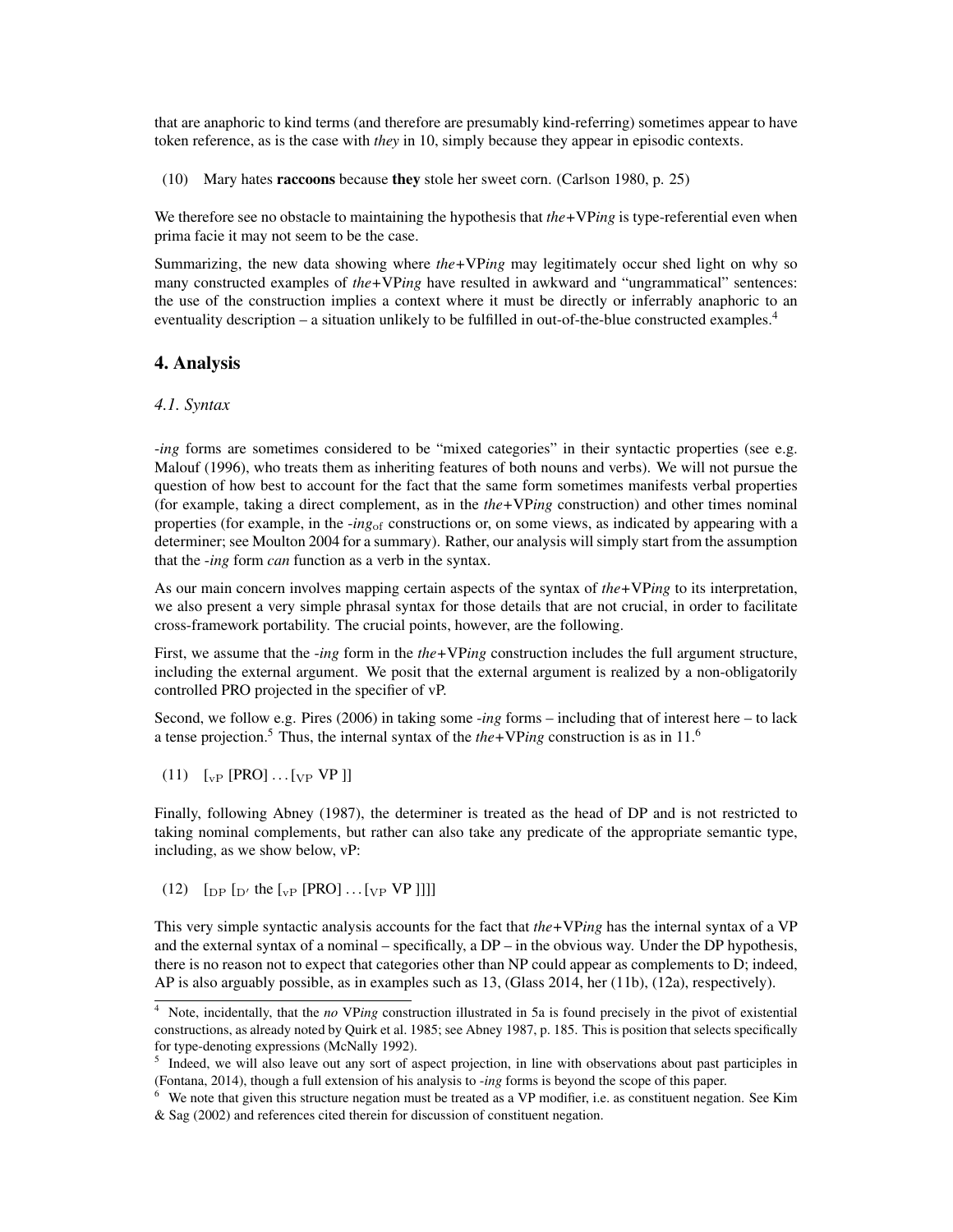- <span id="page-5-1"></span>(13) a. the laity and the married are underrepresented in the lists of canonized saints
	- b. "progress" always seems to go in one directiontoward the dead and the dull.

Before turning to the semantics, we comment on just one further aspect of the syntax, namely the question of whether an overt subject is possible given that PRO is. Again, out-of-the-blue uses of *the+*VP*ing* with an overt subject, as in [14,](#page-5-2) would appear to be barred and even worse sounding than the examples of *the+*VP*ing* without an overt subject.

<span id="page-5-2"></span>(14) \*The him raking the leaves

However, examples with overt subjects also exist, as witnessed in [15a](#page-5-3) and [15b,](#page-5-4) although their occurrence appears to be even more rare than the cases we have discussed up until this point.

- <span id="page-5-3"></span>(15) a. [After a comment on a blog post that includes the following text: As for Laurel fans using the canon argument to claim the validity or inevitability of Laurel and Oliver as endgame, I actually know lots of Laurel fans who don't want Laurel anywhere near Ollie's man parts! In fact, many of them think that he is quite a jerk, as well as a hypocrite, and they frankly don't believe that he's such a great catch... ] Though I love Olicity and Oliver, I kinda agree with you on the him not being much of a catch. (https://www.reddit.com/r/arrow/comments/2pzrgh/is it possible to criticize felicity on this)
	- b. Her being into him is less of a problem. It's the him wanting someone else that's the problem. (https://www.reddit.com/r/relationship\_advice/comments/351xmu/bf\_24\_of\_2\_years\_has\_f23 friend who i think is)

<span id="page-5-4"></span>The characteristics of these examples align with the previous observations for the examples of *the+*VP*ing* in [7.](#page-2-1) The example in [15a](#page-5-3) is introduced by the expression *I agree with you on* and the example in [15b](#page-5-4) occurs in the focus of an *it*-cleft, both of which are grammatical contexts which were observed for the examples of *the+*VP*ing* without overt subjects. Both examples are also clearly anaphoric, picking up on an eventuality description already present in the discourse. Accordingly, instances of *the+*VP*ing* with a specified subject are of a kind with those where a PRO is present.

From a semantic perspective, it should also not be surprising that an overt subject might be present in *the+*VP*ing*: After all, the construction denotes the description of a type of eventuality, and the overt subject contributes to that description. We now consider the details of this semantics.

#### <span id="page-5-0"></span>*4.2. Semantics*

Our semantics extends to verbs a version of the layered-DP analysis of ordinary nominals first developed in [Zamparelli](#page-8-1) [\(1995\)](#page-8-1). On this analysis, illustrated in [16,](#page-5-5) nouns denote kinds, rather than of properties of (token-level) entities. Functional material – here we assume Number in the case of nouns – converts the kind into a property of either token level individuals (illustrated in [16b\)](#page-5-6) or subkinds.

- <span id="page-5-6"></span><span id="page-5-5"></span>(16) a.  $\lceil N_P \rceil_N \text{dog} \rceil$ : **dog**, a kind-level entity
	- b.  $\left[\text{Number} \left[\text{NP} \text{dog}\right]\right]$ :  $\lambda x[R(x, \text{dog})]$

Analogously, we take -*ing* forms to denote *kinds of events*, as opposed to properties of (token) events (see e.g. [Landman & Morzycki 2003,](#page-8-11) [van Lambalgen & Hamm 2005,](#page-8-12) as well as much earlier antecedents in Situation Semantics, [Barwise & Perry 1983\)](#page-7-8). Although event kinds or types are not common in the literature on nominalizations, there a several precedents in other analyses of verbal semantics. In particular, [Carlson](#page-7-9) [\(2003\)](#page-7-9), in his study of phenomena related to weak indefinites, argues for event types as VP denotations: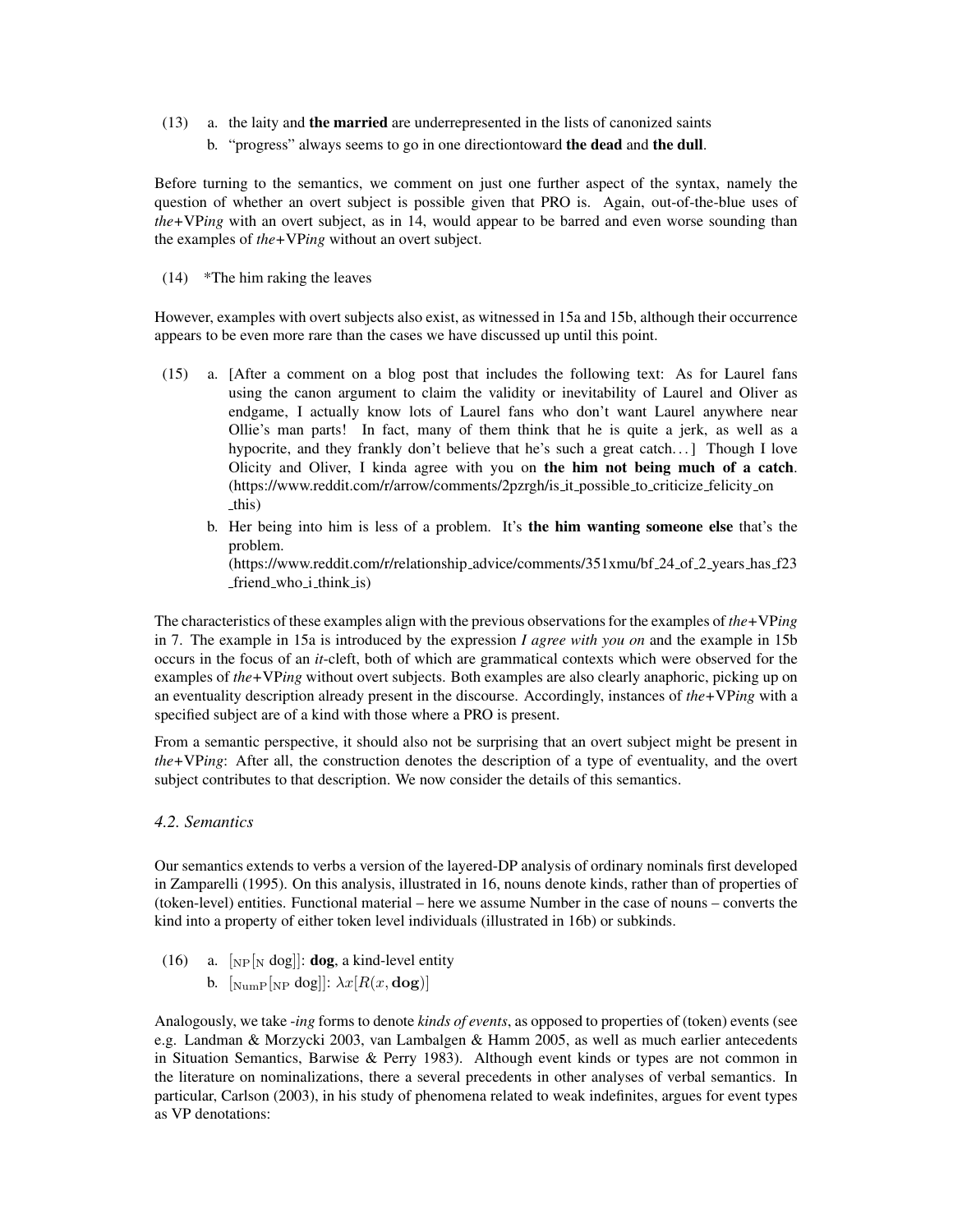I want to argue that the VP is the domain of a context-free interpretive mechanism specifying an event-type, which is then the input to the usual context-sensitive propositional semantics generally assumed for all levels of the sentence. That is, something fundamentally different goes on within the VP that does not go on "above" the VP – it is only information about types/properties that appears there and not information about (contingent) particulars. (p. 198)

Though Carlson's claim that the VP contains no information about contingent particulars arguably needs qualification, we nonetheless maintain the association of VP (and, indeed, vP) with event kind descriptions.

As for the specification of verbal argument structure, we maintain the "classical" hypothesis that verbs have an ordered argument denotation. In this, we take them to differ from nouns (even event nouns), based on the results reported in [Grimm & McNally](#page-8-13) [\(2013\)](#page-8-13).<sup>[7](#page-6-0)</sup> As a result, in order to function as a verb, an *-ing* form, e.g. raking, must not only be supplemented with arguments but also be converted into an event kind description. We do this via the function  $\cup$  of type  $\langle e_k, \langle e, t \rangle$ , a version of [Chierchia'](#page-7-10)s [\(1998\)](#page-7-10) predicativizing functor, as in [17.](#page-6-1)

<span id="page-6-1"></span>(17)  $\left[ \text{v taking} : \lambda y \lambda x \lambda e_k \right] \text{``raking}(e_k) \wedge \text{'} \text{Heme}(y, e_k) \wedge \text{Agent}(x, e_k) \text{''} \right]$ 

Given that the denotation in [17,](#page-6-1) once saturated with object and subject arguments, is simply a property, there is no reason why it would not be compatible with a standard analysis of the definite determiner, as in [18a.](#page-6-2) The denotation of a full *the+*VP*ing* can thus be derived as in [18e,](#page-6-3) where we take non-obligatorily controlled PRO to introduce a free variable that is contextually valued[.8](#page-6-4)

- <span id="page-6-2"></span>(18) a. [D the]:  $\lambda P \iota x [P(x)]$ 
	- b. [DP the leaves]:  $\lambda P \iota x [P(x)](\lambda y[\text{leaves}(y)]) = \iota x[\text{leaves}(x)]$ c.  $[\text{VP}$  raking the leaves]:
		- $\lambda y \lambda x \lambda e_k$  [ $\cup$ **raking** $(e_k) \wedge$ **Theme** $(y, e_k) \wedge$ **Agent** $(x, e_k)$ ]( $\lambda x$ [leaves(*x*)])  $= \lambda x \lambda e_k$ <sup>[U</sup>raking $(e_k) \wedge$ Theme $(\iota x$ [leaves $(x)$ ]*,*  $e_k) \wedge$  **Agent** $(x, e_k)$ ]
		- d.  $[pPRO]: z_i$
		- e.  $\lceil v \rceil$  the raking the leaves]:  $\lambda x \lambda e_k$  [ $\cup$ **raking** $(e_k) \wedge$ **Theme** $(\iota x$ [leaves $(x)$ ]*,e<sub>k</sub>*)  $\wedge$ **Agent** $(x, e_k)$ ](*z*<sup>*i*</sup>)  $= \iota e_k[\text{``raking}(e_k) \wedge \text{Then}( \iota x[\text{leaves}(x)], e_k) \wedge \text{Agent}(z_i, e_k)]$

<span id="page-6-3"></span>The syntax and semantics that we have assigned to *the+*VP*ing* accounts directly for the observed properties of the examples seen in section [3,](#page-1-4) namely obligatory type-reference and anaphoricity. The semantic form in [18e](#page-6-3) is an event kind description; the syntax does not contain a Tense projection, which is consistent with the lack of temporal specification for *the+*VP*ing*. If one assumes, following [Kratzer](#page-8-14)

<span id="page-6-5"></span>(1) a.  $[_{DP}|_{D'}$  the  $[_{NP}$  dodo]] is extinct.

b.  $\iota x_k$  [dodo( $x_k$ )]

One could then extend Espinal's treatment of definite kind terms to the *the+*VP*ing* construction as in [2.](#page-6-6)

- <span id="page-6-6"></span>(2) a.  $\left[$  DP  $\left[$  D' the  $\left[$  VP  $\left[$  V' raking the leaves]]]]
	- b.  $ie_k$ [raking $(e_k) \wedge$ Theme $(x$ [leaves $(x)$ ],  $e_k$  $\wedge$ Agent $(z_i, e_k)$ ]]

See [McNally](#page-8-17) [\(2014\)](#page-8-17) for comparison of kind vs. property-of-kind analyses of nouns and an alternative account that reconciles their differences.

<span id="page-6-0"></span> $7$  Thus, we adopt [Dowty](#page-7-11) [\(1989\)](#page-7-11)'s conjecture that the expression of participants with verbs is fundamentally different from that with nouns. The proposal in this section therefore diverges from works such as [Carlson](#page-7-12) [\(1984\)](#page-7-12) and [Zucchi](#page-8-15) [\(1993\)](#page-8-15), where verbs are taken to denote 1-place properties without ordered arguments.

<span id="page-6-4"></span><sup>&</sup>lt;sup>8</sup> An alternate analysis suggests itself in light of [Espinal](#page-7-13) [\(2010\)](#page-7-13), who starts from the proposal in [McNally & Boleda](#page-8-16) [\(2004\)](#page-8-16) that nouns denote properties of kinds, rather than kinds qua entities. For the analysis of definite kind terms, she then proposes that an NP can combine directly with D, as in [1:](#page-6-5)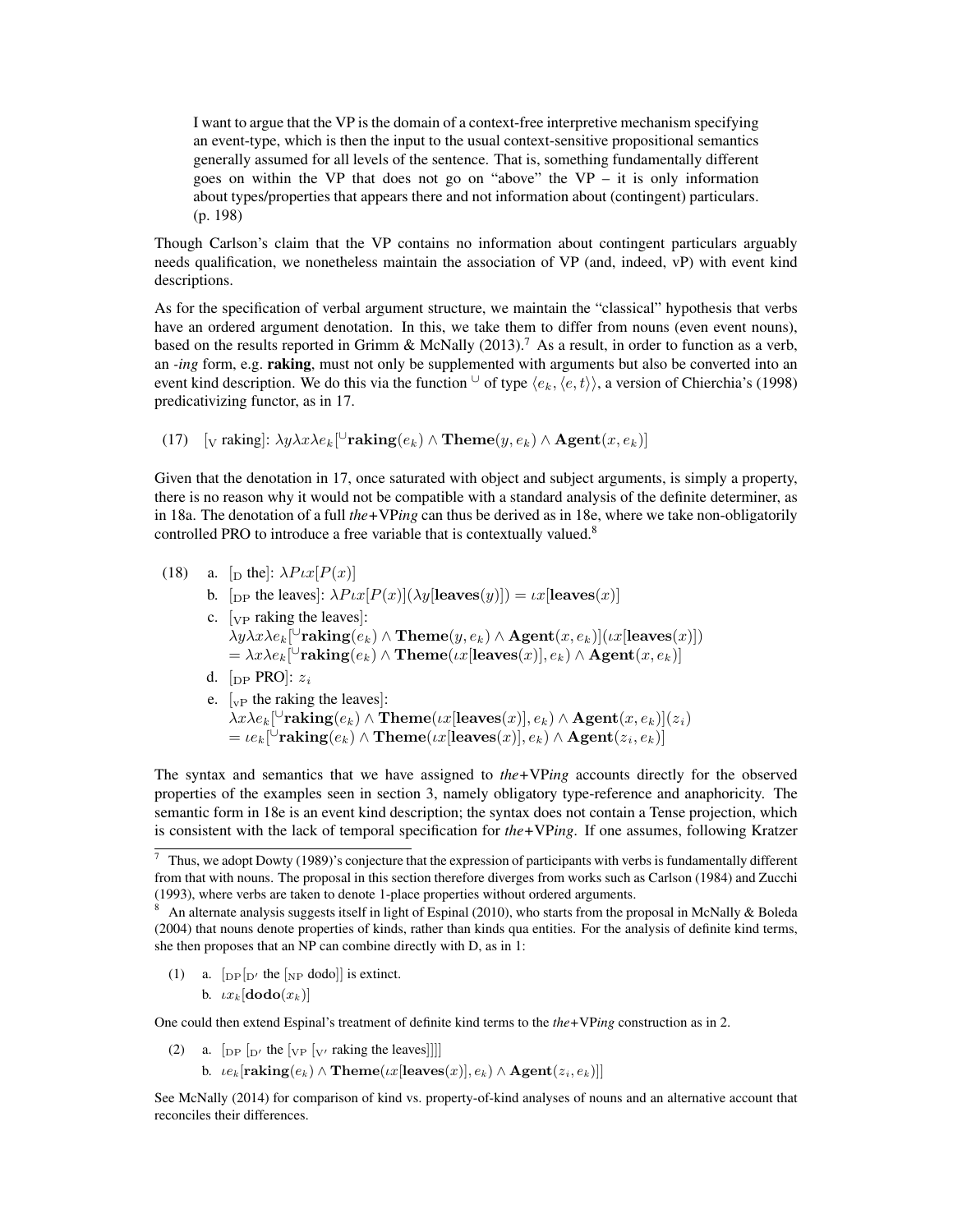[\(1996\)](#page-8-14), that Tense is responsible for the existential quantification of the token event argument, the lack of Tense yields the interpretation of type-level reference.

Accounting for the examples like those in [14](#page-5-2) where the subject is specified by a pronoun instead of PRO is also straightforward. The variable contributed by PRO is simply substituted for the one contributed by the pronoun; any differences in interpretation will follow from the differences in the restrictions on how non-obligatorily controlled PRO and ordinary pronouns can be valued in discourse. From the syntactic structure assigned to the *the+*VP*ing* construction, the subject could, in prinicple, be specified by all sorts of other nonimals beyond pronouns, such as definite or indefinite nouns phrases, or proper nouns. Yet to date we have not been able to find such examples, and we do not expect to. First, the anaphoric nature of the construction militates against any subjects which would not have been previously mentioned in the discourse and accordingly favors the presence of a pronoun instead of a proper noun. Second, if the subject were to be specified by a (in)definite noun phrase, the result would contain stacked determiners (e.g. *the the boyfriend wanting someone else*), which is likely to be dispreferred for processing reasons.

#### 5. Conclusion

At the empirical level this study of *the+*VP*ing* opens new avenues for investigation into the subtle contrasts within the paradigm of -*ing* forms, most notably POSS-*ing*. In [Grimm & McNally](#page-8-18) [\(2015\)](#page-8-18) we undertake this task.

Methodologically, this work underscores the potential for large corpora to uncover the synchronic robustness and theoretical interest of what had been generally considered a residual or even non-existent construction. Most relevantly, we note that the limited distribution of a construction can point not to a lack of productivity but simply to very specific conditions on use. This specificity, however, does not reduce the potential for the construction to provide revealing information about the grammar.

Finally, at the theoretical level, *the+*VP*ing* has at least two implications. First, it adds a novel type of evidence for the crucial role of the type/token distinction in grammar that reinforces the long argued-for parallelism between the nominal and verbal domain. Second, it lends further support to the unexceptionality of VP as a complement to D, which is fully expected on the DP hypothesis.

### References

- <span id="page-7-3"></span>Abney, Steven (1987). *The English Noun Phrase in its Sentential Aspect*. Ph.D. thesis, MIT, Cambridge, Ma.
- <span id="page-7-8"></span>Barwise, Jon & John Perry (1983). *Situations and Attitudes*. MIT Press, Cambridge, MA.
- <span id="page-7-5"></span>Carlson, Gregory N. (1980). *Reference to Kinds in English*. Garland Publishing, New York.
- <span id="page-7-12"></span>Carlson, Gregory N. (1984). On the role of thematic roles in linguistic theory. *Linguistics* 22, 259–279.
- <span id="page-7-9"></span>Carlson, Gregory N. (2003). Weak indefinites. Coene, Martine & Yves D'Hulst (eds.), *From NP to DP: On the Syntax and Pragma-Semantics of Noun Phrases*, Benjamins, vol. 1, 195–210.
- <span id="page-7-10"></span><span id="page-7-0"></span>Chierchia, Gennaro (1998). Reference to kinds across languages. *Natural Language Semantics* 6, 339–405.
- Chomsky, Noam (1970). Remarks on nominalization. Jacobs, Roderick & Peter Rosenbaum (eds.), *Readings in English Transformational Grammar*, Ginn, Waltham, MA, 184–221.
- <span id="page-7-4"></span>Davies, Mark (2008). The Corpus of Contemporary American English: 450 million words, 1990-present. Available online at http://corpus.byu.edu/coca/.
- <span id="page-7-2"></span>Davies, Mark (2013). Corpus of Global Web-Based English: 1.9 billion words from speakers in 20 countries. Available online at http://corpus.byu.edu/glowbe/.
- <span id="page-7-11"></span>Dowty, David (1989). On the semantic content of the notion 'thematic role'. Chierchia, Gennaro, Barbara Partee & Raymond Turner (eds.), *Properties, Types, and Meaning, II*, Kluwer, Dordrecht, 69–129.
- <span id="page-7-1"></span>Emonds, Joseph (1976). *A Transformational Approach to English Syntax*. Academic Press, New York.
- <span id="page-7-13"></span>Espinal, M. Teresa (2010). Bare nominals: Their structure and meaning. *Lingua* 120, 984–1009.
- <span id="page-7-7"></span>Fontana, Josep M. (2014). Changing or rearranging? Constructional changes in perfect constructions. Paper presented at EVOLANG X.
- <span id="page-7-6"></span>Glass, Lelia (2014). Deriving the two readings of English determiner+adjective. Etxeberria, Urtzi, Anamaria Fălăuș, Aritz Irurtzun & Bryan Leferman (eds.), Proceedings of Sinn und Bedeutung 18, Online: http://semanticsarchive.net/sub2013/, 164–181.